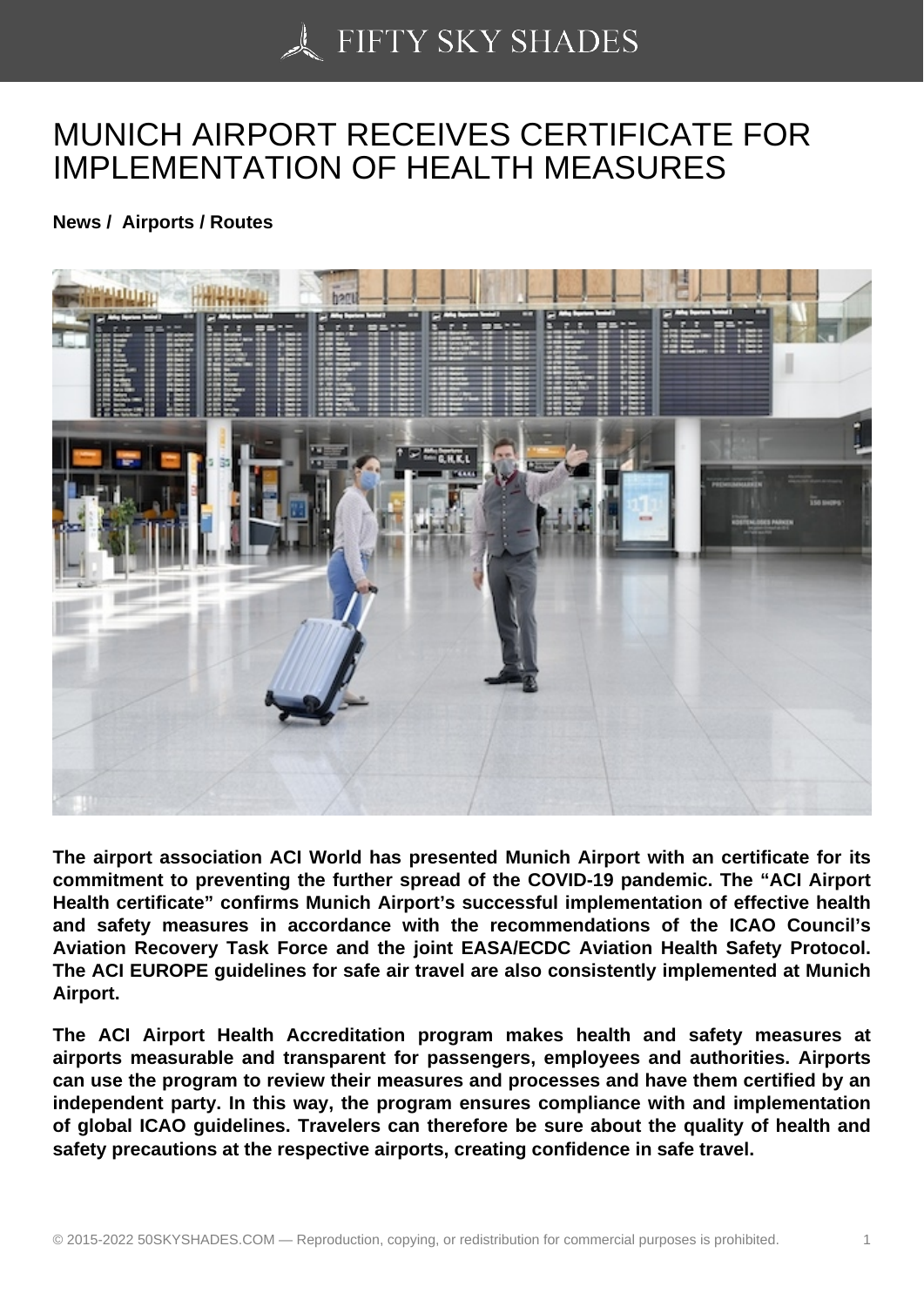

As part of the certification process, disinfection and cleaning measures, precautions taken to comply with social distancing regulations, ventilation and air conditioning in passenger areas, route guidance and the information provided to passengers were all reviewed. All passenger areas and processes were taken into account, including entry and exit areas, check-in counters, security checkpoints, boarding gates, lounges, catering and retail units, passenger boarding bridges, escalators, elevators, entry checks and baggage claim.